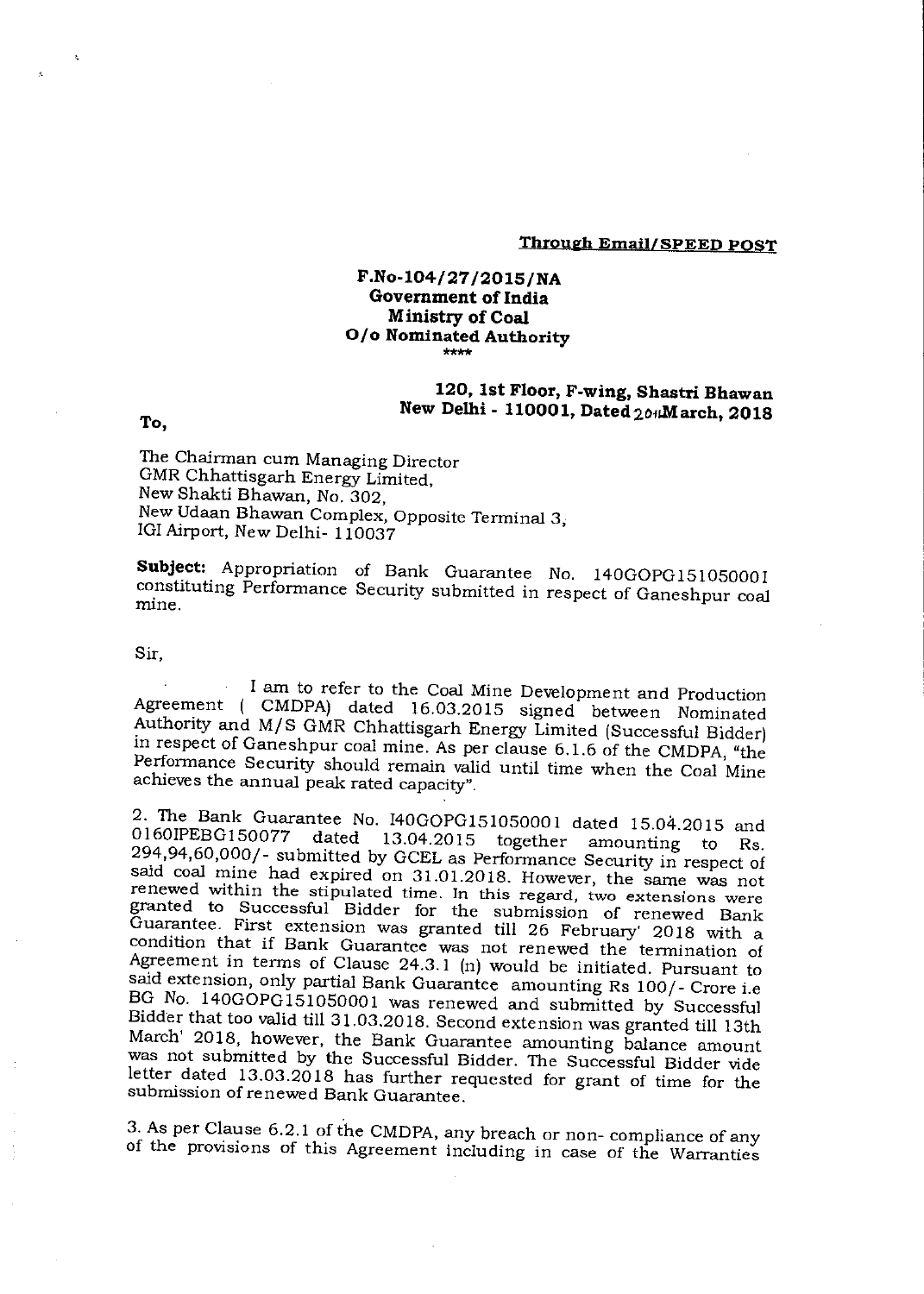being untrue or misleading or incorrect in any manner whatsoever, constitutes an event of appropriation of Performance Security.

4. Accordingly, an amount of Rs 2,94,94,600/- ( Two Crore Ninty Four Lakh Ninty Four Thousand Six Hundred only) i.e 1% of Performance Security Rs. 2,94,94,60,000/- has been appropriated from Bank Guarantee<br>No. 140GOPG151050001 dated 15.04.2015 submitted by M/s. CMP  $I40GOPG151050001$  dated 15.04.2015 submitted by M/s GMR Chhattisgarh Energy limited, as token penalty towards breach of provisions of the Agreement.

5. It is to further inform you that your request for extension has been considered and it has been decided to allow a final time till 26<sup>th</sup> March' 2018 for the renewal of the complete Bank Guarantee amounting Rs 2,94,94,60,000/-

6. In view of the above, you are here by directed to renew the Bank Guarantees no. 140GOPG151050001 and 0160IPEBG150077 by **26th March' 2018.** You are further directed to top up the Bank Guarantee constituting Performance Security within 15 Business days of the receipt of this notice as per Clause 6.3.3 of the CMDPA. Failure to do so shall constitute Termination Events in terms of Clause 24.3.1 (e) & 24.3.1 (n).

**Yours faithfully,** 

**Cri vi (N K Singh)** 

**Deputy Secretary to the Government of India** 

Copy to:-

- 1. Chief Secretary, Government of Jharkhand.
- 2. Senior Manager , Canara Bank, P.C.B Connaught Place, New Delhi-110001- with a request to treat this notice as demand under Bank Guarantee no 140GOPG151050001 dated 15.04.2015 as amended on 31.01.2018 issued by Canara Bank in favour of President of India, acted through Central Government represented by Nominated Authority, and to encash an amount of Rs 2,94,94,600/- ( Two Crore Ninty Four Lakh Ninty Four Thousand Six Hundred only) i.e 1% of Performance Security Rs. 2,94,94,60,000/- and transfer to the account of PAO, Ministry of Coal, Bank- United Bank of India, Branch Name- Connaught Circus, New Delhi , Account No.-0276050414586, IFSC Code- UTBIOCON702, MICR Code-110027022- as a token penalty for the reason of breach of the provisions of Coal Mine Development & Production Agreement. You are requested to return